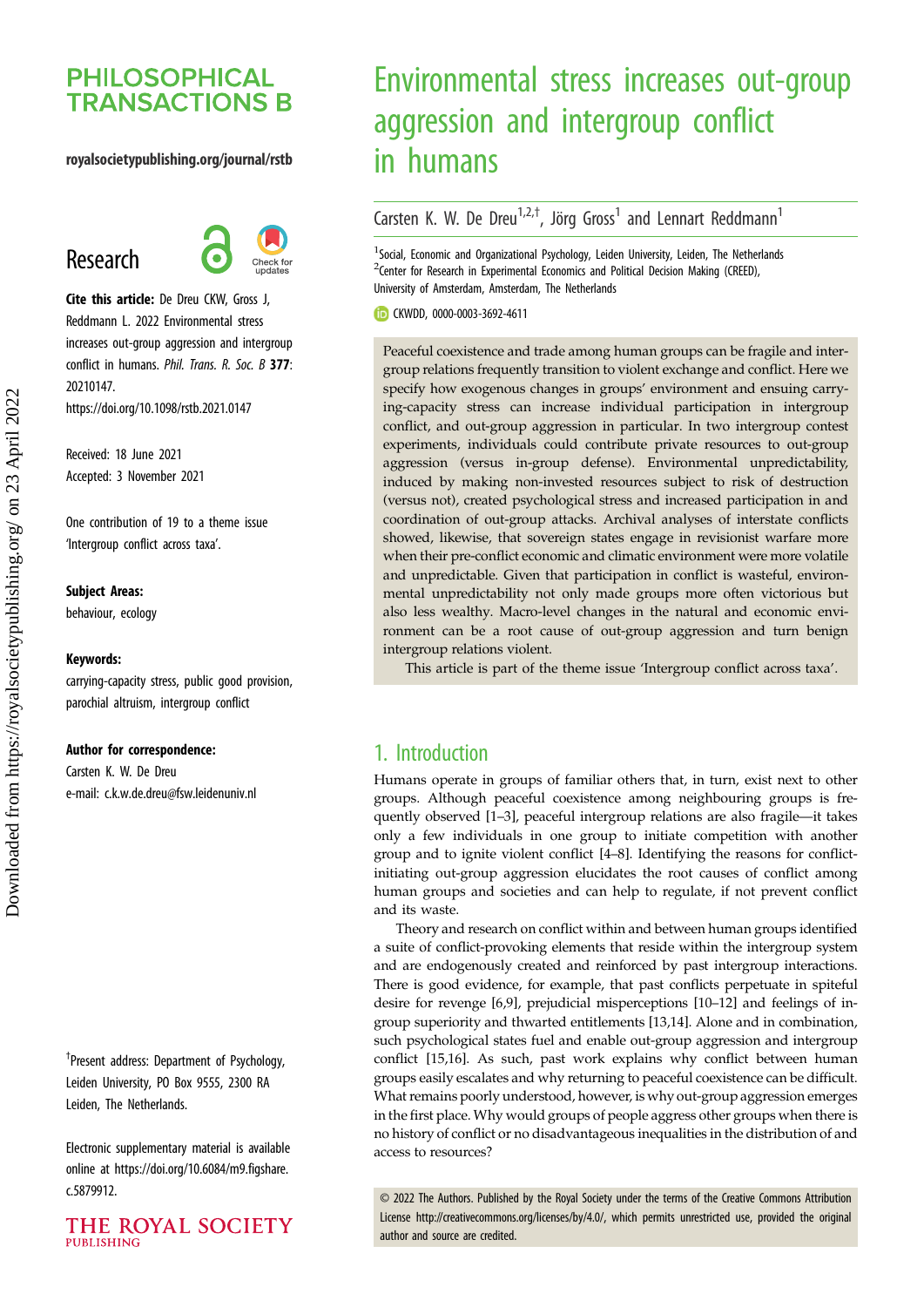One possibility, which we examine here, is that out-group aggression can be triggered by factors outside of the intergroup system, like instabilities of the environment and resource availability. If true, changes in environmental predictability and resource availability would explain when and how peaceful coexistence among human groups and societies transitions to violent conflict. Evidence for this possibility would reveal exogenous changes in the environment as a root cause of out-group aggression, and fit observed linkages between macro-level climate change and economic volatilities on the one hand, and the prevalence of political violence, riots and civil wars on the other [\[17](#page-7-0)–[22](#page-7-0)]. It would also resonate with work on non-human primate groups engaging in territorial conflicts for food and mating opportunities [[23](#page-7-0)–[27](#page-7-0)].

The starting point in our analysis is that groups operate in a natural, economic and political environment that can be volatile and unpredictable [[28,29\]](#page-7-0). Environmental degradation and resource scarcities alongside erratic and unpredictable fluctuations in living conditions can thus create carrying-capacity stress—situations where the supply of resources is expected to fall short of what groups need or are used to [[30](#page-7-0)–[33\]](#page-7-0). This can have two consequences. First, under environmental threat and unpredictability people form more cohesive groups [\[34](#page-7-0)-[38](#page-7-0)] and increase their cooperative contribution to group survival and prosperity [[39](#page-7-0)–[41\]](#page-7-0). Second, and partly because of increased group cohesion and interdependency, group members distance themselves from other groups [[36](#page-7-0),[37](#page-7-0),[42](#page-7-0),[43](#page-7-0)]. Alone and in combination, these processes would lead to in-group bounded, parochial cooperation that serves the ingroup and prevents the consumption of resources by members of other groups [[9,30,44,45](#page-7-0)].

Carrying-capacity stress may also motivate parochial competition—tendencies to compete against and harm (members of) out-groups more than (members of) the in-group [\[9,30,44](#page-7-0),[46](#page-7-0)–[48](#page-7-0)]. For example, economic downturn has been associated with increased xenophobic sentiments and interethnic conflict [[43,49](#page-7-0),[50](#page-7-0)], a rise in nationalistic sentiments [[51\]](#page-8-0) and stricter policies for immigration and international trade [\[49,50](#page-7-0)[,52\]](#page-8-0). The reason for such increased parochial competition is, first, that environmental threat and unpredictability can make investing in conflict economically more attractive. Resources spent on fighting are typically lost and such 'investments' give an uncertain return—even in the case of victory, the spoils of war may only partially off-set the personal contributions made. In unpredictable environments, however, the prospects of appropriating resources from others may compensate for the uncertainty around resource appropriation from the environment. In addition, carrying-capacity stress may lead people to perceive out-groups as comparatively less deserving and entitled [[31](#page-7-0),[53](#page-8-0)], rendering it justified to contribute to out-group attack and exploitation [\[54](#page-8-0)]. Second, carryingcapacity stress may increase vigilance for outside threat, human enemies included [\[4,42,](#page-7-0)[55,56](#page-8-0)]. Possibly, carryingcapacity stress leads individuals to contribute to defending the in-group against possible out-group aggression. Accordingly, carrying-capacity stress may lead individuals to contribute private resources to out-group aggression, and perhaps also to in-group defense. It is out-group aggression in particular that ignites and escalates costly intergroup conflict [\[4,](#page-7-0)[57](#page-8-0),[58](#page-8-0)].

We examined whether and how environmental unpredictability and ensuing carrying-capacity stress conditions out-group aggression and in-group defense with experimental contests between attacker and defender groups [\[4](#page-7-0)[,58,59](#page-8-0)], and with archival data on militarized disputes between revisionist states aggressing their non-revisionist neighbouring states [[59](#page-8-0)–[61\]](#page-8-0). Across both levels of analysis we find that environmental unpredictability triggers out-group aggression and does not condition in-group defense.

### 2. Intergroup contest experiments

Our experiments implemented intergroup attacker–defender contests (IADC) [[4](#page-7-0)[,58,59](#page-8-0)]. Six individuals were randomly divided into a three-person attacker group and a threeperson defender group. Within each group, each individual i received 20 Experimental Euros from which they could contribute  $g \ (0 \le g_i \le 20)$  to their group's pool  $C \ (0 \le C \le 60)$ . Individual contributions to the pool are always wasted. However, when  $C_{attacker} > C_{defender}$  the attacker wins the remaining resources of the defender (60 –  $C_{\text{defender}}$ ), which is divided equally among attacker group members and added to their remaining endowments  $(20 - g_i)$ . Defenders thus earn 0 when their attackers win. However, when  $C_{attacker} \leq C_{defender}$  defenders 'survive' and individuals on both sides keep their remaining endowment (20 –  $g_i$ ). Individual contributions in attacker (defender) groups thus reflect out-group attack (in-group defense) [\[58](#page-8-0)].

We created (un)predictable environments by exposing individuals in attacker and/or defender groups to a risk of destruction u of their personal endowments (with  $0 \le u \le 1$ ), analogous to farmers being uncertain about crop yields, or investors being uncertain about the return on their shares [[16,20,28,29,31,32](#page-7-0)]. If environmental unpredictability increases vigilance, we should see increased conflict expenditures in defender groups when their risk to private property  $u > 0$ . If environmental unpredictability increases willingness to exploit, we should see increased conflict expenditures in attacker groups when their risk to private property  $u > 0$ .

The IADC has a unique Nash Equilibrium in mixed strategies [[4](#page-7-0),[58](#page-8-0)]. Taking the groups as units, with each group being endowed with  $20 \times 3 = 60$  resources, and assuming individuals are risk-neutral rational selfish payoff maximizers, the strategies played in equilibrium imply an average investment in out-group attack (in-group defense) of 5.41 (7.25), and attacker victory in 37.5% of the contest rounds [[57,58\]](#page-8-0) (also see §I in the electronic supplementary material). Our experimental manipulation of environmental unpredictability shifts the expected value of contributing to attack and defense upward relative to not contributing. Specifically, when  $u = 0.40$ , the strategies played in equilibrium imply an average investment in out-group attack (in-group defense) of 10.25 (10.19). Because our manipulation of environmental unpredictability  $(u = 0$  versus 0.4) decreases the expected value of keeping resources, it follows that environmental unpredictability should increase out-group attacks. The game-theoretic analyses also show that environmental unpredictability disproportionally increases out-group attack relative to in-group defense, and attacker victory increases to 53.15% in equilibrium. These game-theoretic predictions provide a benchmark against which we can compare investment in out-group aggression and in-group defense in (un)predictable environments. Deviations from these benchmark values would point to additional psychological processes induced by environmental unpredictability, including increased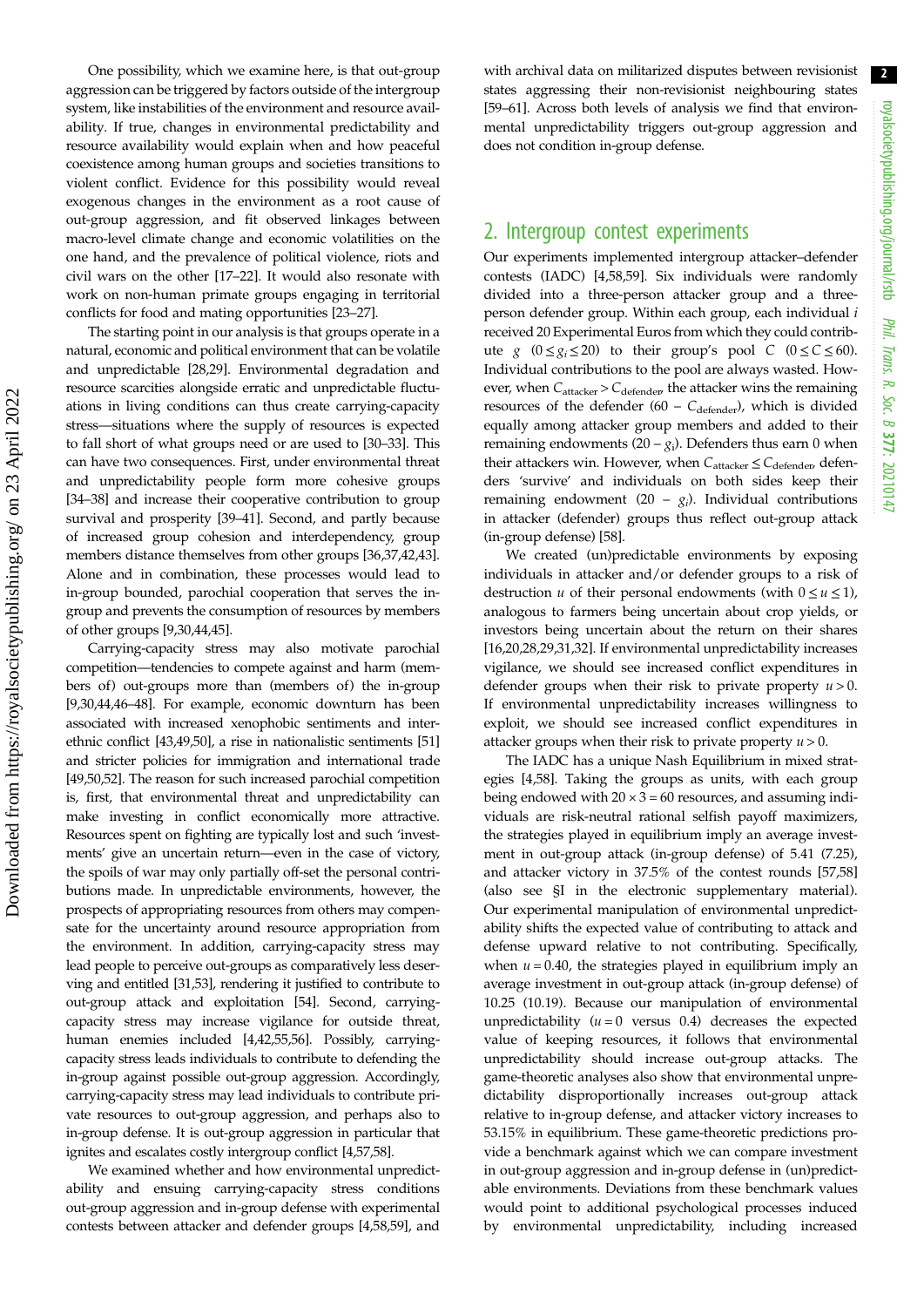3

<span id="page-2-0"></span>

Figure 1. Psychological responses to unpredictable environments. (a) Reported stress when the attackers' (red bars) and defenders' (blue bars) environment is predictable (solid bars) versus unpredictable (dashed bars) (range  $-2$  to +2; displayed  $m \pm s.e.$ ); \*p  $\leq 0.05$  (Bonferroni-corrected). (b,c) Justifiability to exploit another group (1 = not at all, to 5 = very much) under different hypothetical probabilities of environmental unpredictability in Experiment 1 and a replication in Experiment 2 (displayed  $m \pm$  s.e.).

within-group solidarity and feelings of in-group (versus out-group) entitlements.

### 3. Experimental methods and results

Across experiments, we tested 157 male and 305 female subjects in total (mean age  $\pm$  s.d. = 21.67  $\pm$  1.94). Sample sizes were set a priori to fit earlier intergroup contest and public good provision experiments [[40,41](#page-7-0)[,58](#page-8-0)]. For each IADC session, six subjects in individual cubicles were divided at random into a three-person attacker group and a threeperson defender group. Since groups were randomly composed of male and female members, gender composition was considered a constant across experimental treatments and not further considered.

Instructions used neutral language throughout (e.g. groups were referred to as Group A and B, contributions were labelled 'investments', and terms like 'in-group defense' and 'out-group attack' were avoided). All subjects passed a comprehension check that consisted of two complete scenarios for one round of the IADC from the perspective of their role, with their group winning and losing the episode, respectively. Thereafter, subjects indicated their contribution  $g(0 \le g_i \le 20)$  to their group's pool C, and they were informed about the total contribution their group made to  $C$  ( $0 \le C \le 60$ ), the total contribution C made by the other group, and the total earnings to the members of their own group, themselves included. This concluded one IADC investment round. An IADC session involved 40 (30) contest rounds between an attacker and its defender group in Experiment 1 (Experiment 2).

Experiment 1 had 210 subjects in 35 six-person attacker– defender contests. It compared the baseline IADC [\[58](#page-8-0),[59\]](#page-8-0) to a treatment in which the personal endowments of the individuals in the attacker and/or defender group were at risk. In the baseline IADC, everything not invested in attack or defense is for the individual to keep and adds directly to their payment (in the role of defender, only when the group wins the contest). In the unpredictability treatment, individuals in each group faced a risk of destruction  $u$  of the non-invested individual endowment. Specifically, the endowment not invested was subject to a fixed probability of loss  $u = 0.40$ . When  $u = 0$  (0.40), individuals keep what they do not contribute with probability 1.0 (0.6). The unpredictability parameter  $u$  was announced before and implemented after each investment round and did not apply to attackers' earnings from the contest.

We created four blocks of 10 investment rounds each by orthogonally varying u (0.00 versus 0.40) for the attacker and defender group, resulting in a 2 (attackers'  $u$ : 0.40 versus  $(0.00) \times 2$  (defenders' u: 0.40 versus 0.00) factorial design. The order in which blocks were presented was controlled in a Latin Square structure and did not influence results. After each 10-round block, subjects indicated how stressed, nervous, tense and worried they felt (all  $-2$  = not at all, to  $+2$  = very much). Ratings were averaged in one index for stress (Cronbach's  $\alpha$  = 0.76) (our data analytic strategy is described in §2 of the electronic supplementary material). Analysis confirmed that unpredictable environments were experienced as more stressful. Following contest blocks in which their group faced an unpredictable rather than predictable environment, participants reported more stress (figure 1a: attackers' environment:  $F = 6.663$ ,  $p = 0.015$ ; defenders' environment:  $F = 4.702$ ,  $p =$ 0.037; electronic supplementary material, table S1). In addition, when responding to hypothetical scenarios in which private property was at various levels of risk, individuals felt that out-group exploitation was more justified especially when they were part of attacker groups (figure  $1b$ , $c$ ;  $F = 16.228$ ,  $p < 0.001$ ).

In Experiment 1 individuals contributed, on average, less to out-group attack than to in-group defense and, in both cases, above the game-theoretic predictions (figure  $2a,b$ ). Individuals in defender groups mainly responded to their attackers' behaviour and environmental unpredictability had few effects on in-group defense (electronic supplementary material, tables S2–S4). Furthermore, environmental unpredictability increased out-of-equilibrium investments more in attackers  $(m \pm s.e. = 2.415 \pm 0.442)$  to  $m \pm s.e. = 3.797 \pm 0.741)$ than in defenders (from  $m \pm s.e. = 3.515 \pm 0.544$  to  $m = 3.678 \pm 0.544$ 0.363) (paired  $t = 2.850$ ,  $p = 0.007$ ). Indeed, when attacker groups faced an unpredictable rather than a predictable environment, out-group attack increased substantially from  $m \pm s.e. = 7.825 \pm 0.741$  to  $m \pm s.e. = 11.035 \pm 0.544$  (attacker's environment × role:  $F = 40.762$ ,  $p < 0.001$ ). This gives some first indication that carrying-capacity stress increases outgroup attack in particular, and beyond what a game-theoretic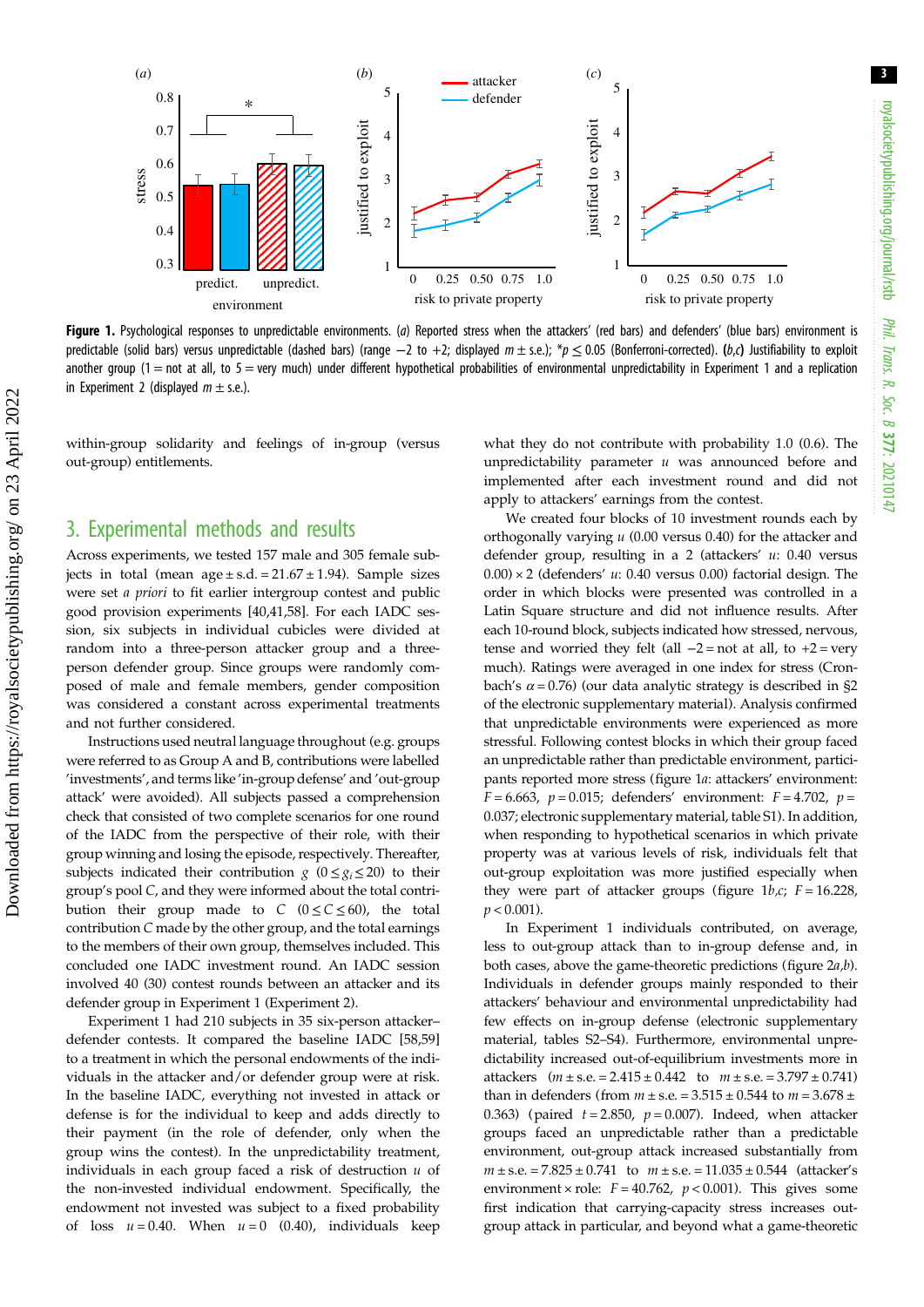<span id="page-3-0"></span>

Figure 2. Intergroup conflict when attacker groups are under (un)predictable environments (collapsed across defender group's (un)predictability). (a) Contributions to out-group attack (range 0–20; displayed  $m \pm s.e.$ ). (b) Contributions to in-group defense (range 0–20; displayed  $m \pm s.e.$ ). (c) Free-riding within groups across contest rounds (range 0-3; displayed  $m \pm$  s.e.),  $*\rho \leq 0.05$  (Bonferroni-corrected). (d) Within-group variance in contributions as a measure of group coordination;  $*p \leq 0.05$  (Bonferroni-corrected). (e) Victory rates for out-group attacks (proportion out of 10 rounds). (f) Post-contest wealth (displayed  $m \pm$  s.e.),  $*p \leq 0.05$ (Bonferroni-corrected).

analysis based on a shift of expected value of conflict would predict. Possibly, therefore, out-group attack is also motivated by additional psychological processes such as a heightened sense of in-group solidarity and considerations of entitlement.

Environmental unpredictability already influenced outgroup attack early in the contest (figure 2a,b; attacker's environment  $\times$  role  $\times$  round,  $F = 3.592$ ,  $p = 0.005$ ) and independently of the defender's environmental (un)predictability (electronic supplementary material, tables S2–S4). On the first contest round, when groups were unaware of how others would behave and environmental unpredictability had not been effectuated, outgroup attack was already stronger under environmental unpredictability ( $F = 48.841$ ,  $p < 0.001$ ; role × attacker environment,  $F = 41.417$ ,  $p < 0.001$ ). Defense was not significantly influenced by environmental unpredictability ( $F = 41.417$ ,  $p = 0.652$ ; role  $\times$ defender environment,  $F = 2.4179$ ,  $p = 0.125$ ).

Analyses of within-group dynamics and individual decisions revealed further support for the possibility that environmental unpredictability increases parochialism especially during out-group attack. Individuals in attacker groups free-rode less frequently (i.e. investing 0 in the conflict) when their environment was unpredictable (figure 2c: attacker's environment × role,  $F = 22.127$ ,  $p < 0.001$ ). Individuals in attacker groups facing unpredictable environments also reduced within-group variance in contributions, suggesting improved coordination of collective action (figure 2*d*; attacker's environment × role,  $F = 7.959$ ,  $p =$ 0.008; electronic supplementary material, tables S3–S4). Hence, environmental unpredictability intensified intergroup conflict because it increased conflict participation and within-group coordination in attacker groups. Within-group coordination is difficult to explain from the perspective of expected value analysis, and results give further support to the possibility that carrying-capacity stress can lead to conflict (also) because it increases group cohesion and within-group solidarity.

Under unpredictable environments, out-group attacks were successful almost twice as frequently (from 39.2% to 75.8%;  $F = 20.734$ ,  $p < 0.0001$ ; figure 2e). Whereas attacker victory rate fits the game-theoretic equilibrium of 37.5% for predictable environments (one-sample  $t = 0.148$ ,  $p = 0.883$ ), it significantly exceeds the predicted 53.15% in unpredictable environments (one-sample  $t = 1.988$ ,  $p = 0.048$ ). At the same time, attacker groups exposed to unpredictable environments earned significantly less than those operating under predictable conditions (figure  $2f$ ; attackers' environment × role;  $F =$ 144.789,  $p < 0.001$ ; electronic supplementary material, tables S3–S4). Thus, while groups react to unpredictability by

royalsocietypublishing.org/journal/rstb

q1s1/leuno(/b10riplishing.org/journal/rstb

Phil. Trans.

 R. Soc. $\sigma$ 

377: 20210147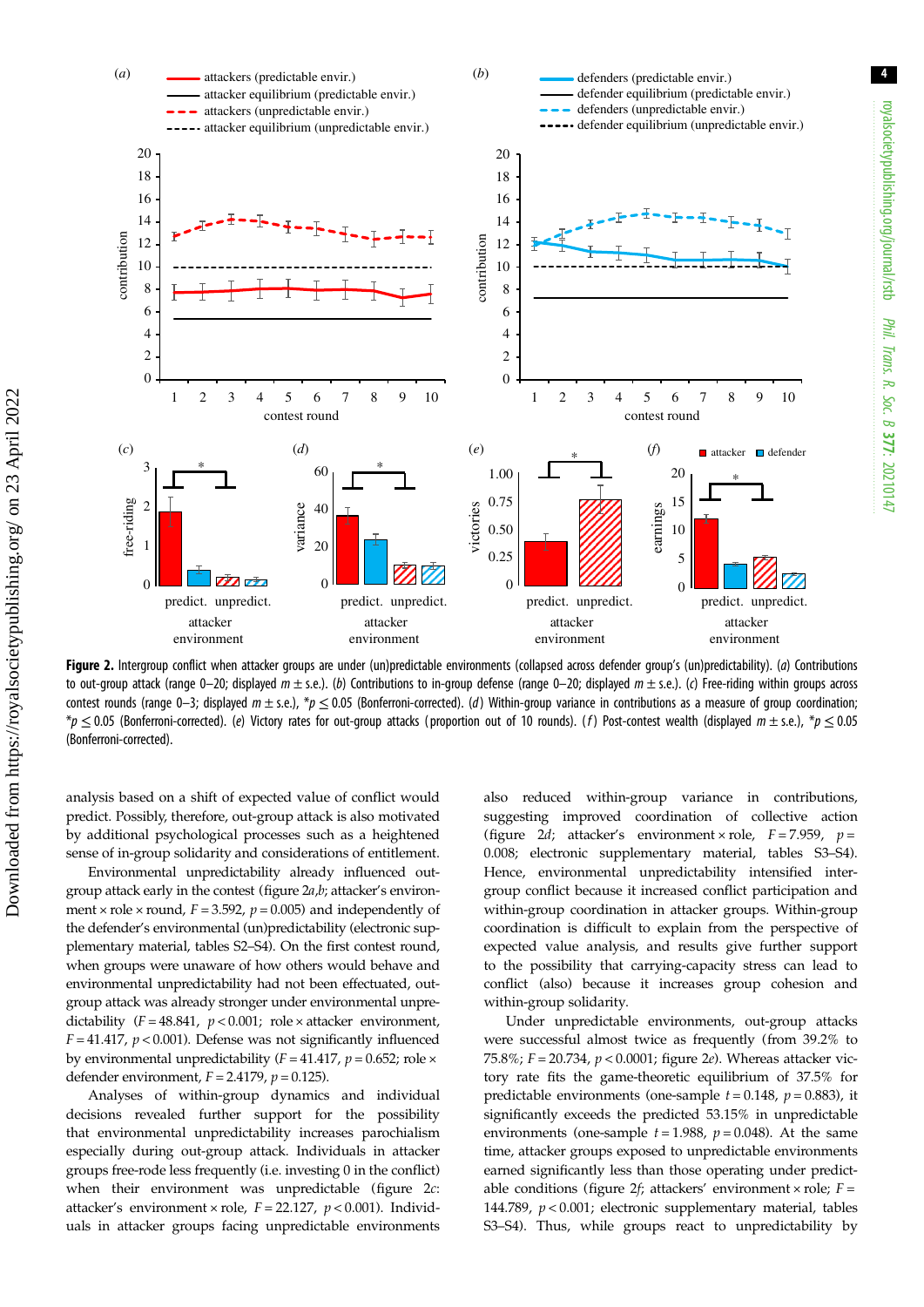<span id="page-4-0"></span>

Figure 3. Group dynamics in attacker groups when they face aligned versus misaligned environmental unpredictability (AE), with all members in the aligned condition being at round 1 under  $u = 0.4$ , and in the misaligned conditions being at  $u = 0.2$  versus 0.4 versus 0.6. (a) Average individual contributions (range 0-20; displayed  $m \pm s.e.$ ). (b) Free-riding per individual across contest rounds (range 0-30; displayed  $m \pm s.e.$ ); bars linked with connectors are significantly different at Bonferroni-corrected  $p \le 0.05$ . (c) Contributions to out-group attack and in-group defense over time (range 0–20; displayed  $m \pm s.e.$ ).

intensifying their attempts to take advantage of another group, they end up less wealthy. Furthermore, environmental unpredictability reduces relative wealth differences between attacker and defender groups—environmental unpredictability makes groups not only aggressive and victorious, but also poor.

Results for earnings and victory rates suggest that outgroup aggression triggered by unpredictable environments is maladaptive from a (within-group) welfare perspective yet adaptive from a relative gain perspective—it makes groups more frequently victorious. Perhaps unpredictable environments and ensuing carrying-capacity stress shift the group members' goal from maximizing wealth to maximizing winning. This resonates with studies showing that stress due to cognitive load and time pressure lead to more aggressive attacks and lower earnings, yet higher victory-rates [\[54](#page-8-0)]. Furthermore, such a 'glow of winning' is associated with activation in brain regions related to value computation (i.e. ventral striatum) [[62\]](#page-8-0) and reduced activation in brain regions typically associated with controlled cost–benefit analysis and impulse inhibition (i.e. dorsolateral prefrontal cortex) [[59](#page-8-0)].

A possible concern with Experiment 1 is that all members in one group faced the same level of unpredictability. This shared common fate may in itself create and increase group cohesion [[35](#page-7-0)–[38](#page-7-0)]. Accordingly, it may be shared common fate rather than unpredictable environments that led to increased parochialism and out-group aggression. We examined this possibility in Experiment 2, with 252 subjects in 42 contests. Methods and materials were identical to those in Experiment 1, with a few exceptions. Defender groups were always under  $u = 0$  and attacker groups were always under  $u = 0.40$  on average. Second, environmental unpredictability  $u$  was conditional on contest success: if an attacker group won (lost) a contest round, each member's u decreased (increased) with  $0.05$  (until  $u$  plateaued at  $0$  or 1). However, because victory rate (49.3%) did not change across the contest  $(F = 1.148, p = 0.417)$ , attacker groups mostly maintained a stationary environmental unpredictability at  $u \approx 0.40$  and this element in the experiment is subsequently ignored (electronic supplementary material, table S5).

We decomposed a shared common fate and an environmental unpredictability explanation by manipulating, within attacker groups, the individual's personal risk of destruction. In 21 attacker groups, environmental unpredictability was the same for each group member  $(u = 0.40)$ . In another 21 attacker groups, unpredictability differed across group members: One member of an attacker group was under  $u = 0.20$ , one was exposed to  $u = 0.40$ , and the third group member was exposed to  $u = 0.60$ . If shared common-fate rather than environmental unpredictability explains the results of Experiment 1, we should see stronger parochialism in attacker groups with aligned (i.e.  $u = [0.4, 0.4, 0.4]$ ) compared to misaligned (i.e.  $u = [0.2, 0.4, 0.6]$ ) risk to private property.

Results do not support the common fate explanation: outgroup attack was higher on average when environmental unpredictability was misaligned rather than aligned ([mis]alignment  $F = 12.429$ ,  $p = 0.001$ ; member × [mis]alignment:  $F =$ 5.462,  $p = 0.006$ ; figure 3a) (electronic supplementary material, tables S7 and S8). Crucially, individuals in the misaligned condition with lower unpredictability (i.e.  $u = 0.20$ ) contributed more to out-group attack than individuals in the aligned condition (facing higher unpredictability, i.e.  $u = 0.40$ ; figure 3a). The same pattern was observed for free-riding, which was lower under misaligned environmental unpredictability  $(F =$ 6.308,  $p = 0.016$ ) and lower among individuals with low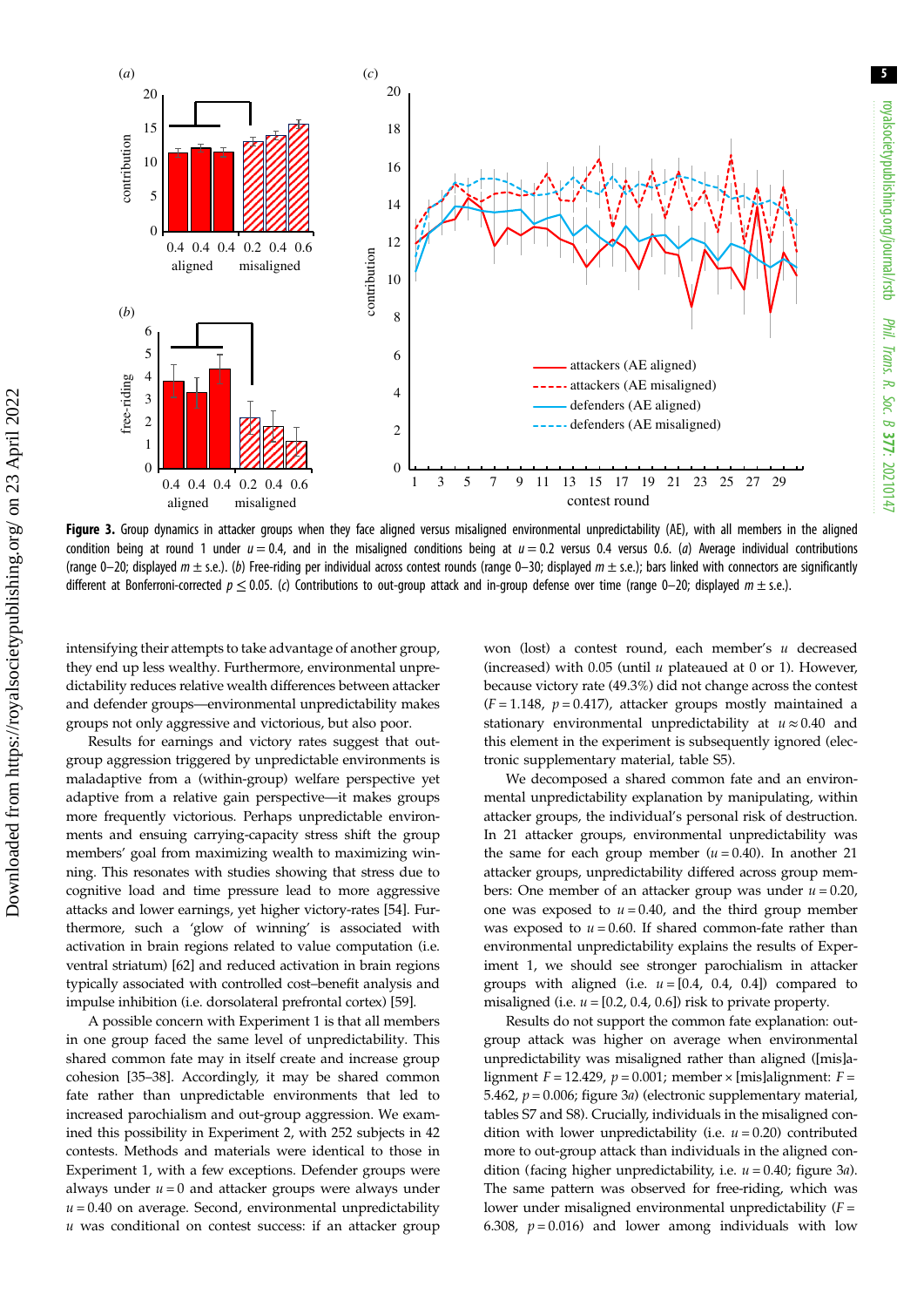6

<span id="page-5-0"></span>

Figure 4. World map with 1,474 interstate disputes showing revisionist aggressors (dots, jittered per country) and their non-revisionist defenders (green = 1800– 1851; blue  $= 1851-1900$ ; orange  $= 1901-1950$ ; red  $= 1951-2010$ ). In the decade prior to conflict onset, revisionist aggressors (red bars) faced greater fluctuations in per capita economic productivity (b) and in annual surface temperature (c) than their non-revisionist 'defenders' (blue bars). (Box-plots based on (b) 1427 and (c) 1053 conflict pairs, respectively, with whiskers showing standard deviation around the mean  $[\times]$  and median (horizontal bars within the boxes).)

unpredictability in the misaligned condition  $(u = 0.20)$  than those with higher unpredictability ( $u = 0.40$ ) in the aligned con-dition [\(figure 3](#page-4-0)b: member × [mis]alignment:  $F = 2.996$ ,  $p =$ 0.091; marginal). Hence, individuals in the misaligned condition facing lower risks 'stood by' their group members facing higher risks. Such a display of within-group solidarity is difficult to explain from an expected value perspective. It fits, however, the hypothesis that unpredictable environments increase parochialism and intergroup conflict, even for those individuals that are less affected [\[8](#page-7-0)[,63](#page-8-0)].

At the aggregate level, we replicated Experiment 1. Contributions were lower in attacker compared to defender groups  $(F = 12.071, p = 0.001)$ , and both attack and defense were outof-equilibrium. Furthermore, we found that contributions to out-group attack were higher when environmental unpredictability was misaligned ( $F = 11.856$ ,  $p = 0.001$ ; [figure 3](#page-4-0)c). Under aligned unpredictability, attack intensified early on and then steadily declined. When unpredictability was misaligned, however, contributions to attack increased and then stabilized (round  $\times$  [mis]alignment:  $F = 2.720$ ,  $p = 0.035$ ; electronic supplementary material, tables S7 and S8).

### 4. Archival analysis of interstate conflict

At the outset, we noted that archival and macroeconomic data documented that environmental shocks link to nationalistic sentiments [\[43,49](#page-7-0)–[52,64\]](#page-8-0) and that nationalism links to hawkish foreign policy [[10,](#page-7-0)[51,64\]](#page-8-0). Our experiments reveal the possible micro-foundations of such macrolevel tendencies by showing how environmental unpredictability and concomitant carrying-capacity stress strengthens within-group solidarity and the ability to align behaviour in well-coordinated collective action. Possibly, carrying-capacity stress also promotes the formation of and compliance with in-group norms and leader initiatives aimed at aggressing neighbouring communities and nation states [[38,](#page-7-0)[65\]](#page-8-0). Local sentiments and parochial interests among groups and communities within an overarching nation state may support and fuel nationalism and support for hawkish foreign policy [[10,31,](#page-7-0)[60,64](#page-8-0)–[67](#page-8-0)]. If true, we should see that environmental unpredictability and ensuing carrying-capacity stress associates with enhanced probability of nations aggressing their neighbours more than with nations defending against their neighbour's aggression. We examined this possibility in archival analyses of 1447 militarized disputes [[58,60,61\]](#page-8-0) between revisionist 'aggressor' states and their nonrevisionist 'defenders' (figure 4a; electronic supplementary material §III).

We first looked at environmental unpredictability in terms of economic productivity. For each country within 1053 aggressor−defender pairs we created per capita economic productivity growth vectors for the ten years prior to the onset of the dispute [[68,69](#page-8-0)] (electronic supplementary material §III). Each value within each country's 10-year series was expressed as the percentage deviation from the 10-year mean. We fitted regression lines to these adjusted values and used the residual standard deviation to index economic variability. Fitting the micro-level dynamics uncovered in our experiments, we find that in the decade prior to conflict onset, aggressors compared to their defenders experienced higher economic variability  $(b \pm s \epsilon = 0.6547 \pm 0.1543)$ ,  $p < 0.001$ ; figure 4b). Next we considered environmental unpredictability in terms of climatic variability. For 1427 aggressor−defender pairs, we obtained the hemispheric coordinates of each country's capital city at the onset of the conflict [[70\]](#page-8-0) and matching 10-year annual surface temperature vectors [[71\]](#page-8-0) (electronic supplementary material §II). We fitted linear regression models to each 10-year temperature vector within each country and took the residual standard deviation as a measure of climatic variability. We find that in the decade prior to conflict onset, aggressors compared to their defenders experienced more climatic variability  $(b \pm s e = 0.093 \pm 0.016, p < 0.001$ ; figure 4c; electronic supplementary material, tables S9–S11).

# 5. Conclusion

The results of our experiments taken together show that when risk to private property is shared with other group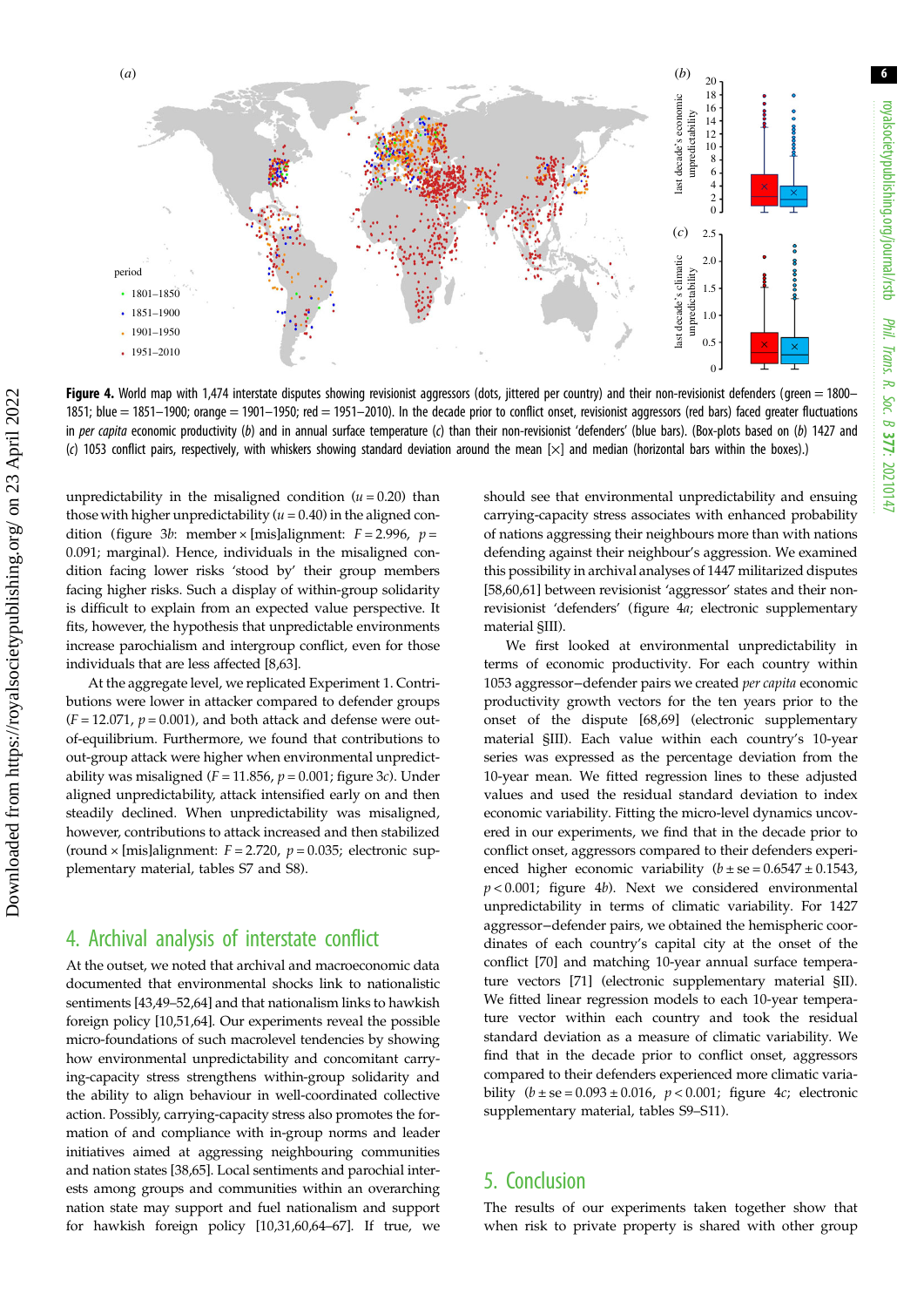<span id="page-6-0"></span>members, individuals feel stressed and justified to extract resources from another group. When environmental unpredictability increased, individuals contributed more to their group's efforts to exploit other groups through coordinated out-group attacks and were more victorious. These effects of unpredictable environments on out-group attacks emerged already in the first round of the intergroup contest (figures [1](#page-2-0)a and [4](#page-5-0)c; electronic supplementary material, tables S3 and S7A). At this point in the contest, the strength of defense is unknown and environmental unpredictability has not been effectuated. This suggests that groups respond to unpredictable environments preemptively by initiating conflict with another group.

To some extent, group members may be more motivated to contribute resources to intergroup conflict when the environment is unpredictable as the expected value of private property is reduced. This possibility fits game-theoretic predictions. Importantly, however, we observed significant over-investment compared to risk-neutral rational selfish play, especially for out-group attack. That contributions and attacker victory rates were persistently out-of-equilibrium reveals that rational selfish play cannot fully explain results when the environment is either predictable or unpredictable. Instead, results fit earlier work suggesting that the stress induced by environmental unpredictability focuses investments towards group winning rather than individual or group-level profit-maximization [[54,57,59](#page-8-0)]. Results showed that at the group level, environmental unpredictability strengthens within-group solidarity and effective coordination of collective action aimed at exploiting rivaling out-groups.

Groups respond to unpredictable environments by fighting other groups, both in laboratory experiments and at the interstate level. While the 'spoils of war' from victories and the 'glow of winning' may provide some immediate reward, our results suggest that unpredictable environments lead to outgroup attack and in-group defense that substantially reduce individual welfare and collective efficiency. In our experiments, groups facing predictable environments wasted 53% of their collective resource on intergroup conflict. When the environment became unpredictable, waste increased to 82% (and 75% in Experiment 2).

Our experimental set-up allowed individual group members to contribute either to out-group attacks or to in-group defense. There are situations in which individuals can do both to varying degrees, or in an alternating fashion between defending and attacking. Even within groups, some may contribute resources to in-group defense while others contribute to out-group attack. Our experiments teased apart out-group attack and in-group defense to cleanly estimate the possible impact of environmental unpredictability and concomitant carrying-capacity stress. It allows us to conclude that changes in the group's environment condition out-group aggression more than in-group defense. Future research could examine this conclusion when individuals are able to contribute to

both defense and attack. In addition, our experimental set-up allowed groups no other means to serve group welfare than to attack out-groups. Peaceful solutions to unpredictable environments would mean that groups refrain from investing in out-group attack and collectively 'free-ride' during the contest. Alternative solutions, including investing in local group goods and innovation, are sometimes available as well. Future studies could examine environments that allow groups under varying levels of environmental unpredictability to choose between peaceful and aggressive options to serve their group. There is some evidence that group innovation in science and technology increases under harsher, more unpredictable environments [\[72](#page-8-0)] but whether and to what extent possibilities for group innovation reduce out-group attack and intergroup conflict as a response to unpredictable environments remains an open question.

Conflict theory and research in the social and behavioural sciences explain the prevalence and re-occurrence of conflict between human groups and societies mainly in terms of elements inherent to and endogenously created by histories of competitive intergroup exchanges [[4](#page-7-0)–[16\]](#page-7-0). Consistent with recent work in political geography and climate science [\[17](#page-7-0)– [22\]](#page-7-0), and on intergroup conflict among non-human animals [[23](#page-7-0)–[25](#page-7-0)], we identified here when and how ecological risks, and changes therein, can lead humans to contribute to outgroup aggression. While pro-social inclinations to reduce the in-group's carrying-capacity stress may motivate such out-group aggression, it turns potentially benign intergroup relations into inherently wasteful conflict.

Ethics. Experiments were approved by the Psychology Research Ethics Board of Leiden University (file CEP17-0909/289). Subjects provided written informed consent and were debriefed. The experiments involved no deception and subjects received a  $66.50$  show-up fee and  $M = 63.86$  (range 0– $610$ ) for their performance during four randomly selected contest rounds.

Data accessibility. All data and computing scripts are deposited in Dataverse [https://doi.org/10.34894/HZD5NV.](https://doi.org/10.34894/HZD5NV)

Full analytic models and results are provided in electronic supplementary material [\[73](#page-8-0)].

Authors' contributions. C.K.W.D.D. and J.G. conceived of the project and designed the studies. J.G. and C.K.W.D.D. performed experiments and L.R. performed archival analyses. C.K.W.D.D. and L.R. analysed data. C.K.W.D.D. wrote the paper and incorporated co-author inputs and revisions.

All authors gave final approval for publication and agreed to be held accountable for the work performed therein.

Competing interests. We declare we have no competing interests.

Funding. This project has received funding from the European Research Council (ERC) under the European Union's Horizon 2020 research and innovation programme (AdG agreement no. 785635) to C.K.W.D.D. and a Netherlands Science Foundation VENI Grant (016.Veni.195.078) to J.G.

Acknowledgements. We thank our reviewers for their feedback and Zsombor Meder for providing the game-theoretic analysis of the experimental contest game.

# **References**

- 1. Fry DP, Soderberg P. 2013 Lethal aggression in mobile forager bands and implications for the origins of war. Science 341, 270-273. [\(doi:10.1126/science.1235675\)](http://dx.doi.org/10.1126/science.1235675)
- 2. Handley C, Mathew S. 2020 Human large-scale cooperation as a product of competition between cultural groups. Nat. Commun. 11, 702. [\(doi:10.1038/s41467-020-14416-8\)](http://dx.doi.org/10.1038/s41467-020-14416-8)
- 3. Gross J, De Dreu CKW. 2019 The rise and fall of cooperation through reputation and group polarization. Nat. Commun. 10, e776. [\(doi:10.1038/](http://dx.doi.org/10.1038/s41467-019-08727-8) [s41467-019-08727-8\)](http://dx.doi.org/10.1038/s41467-019-08727-8)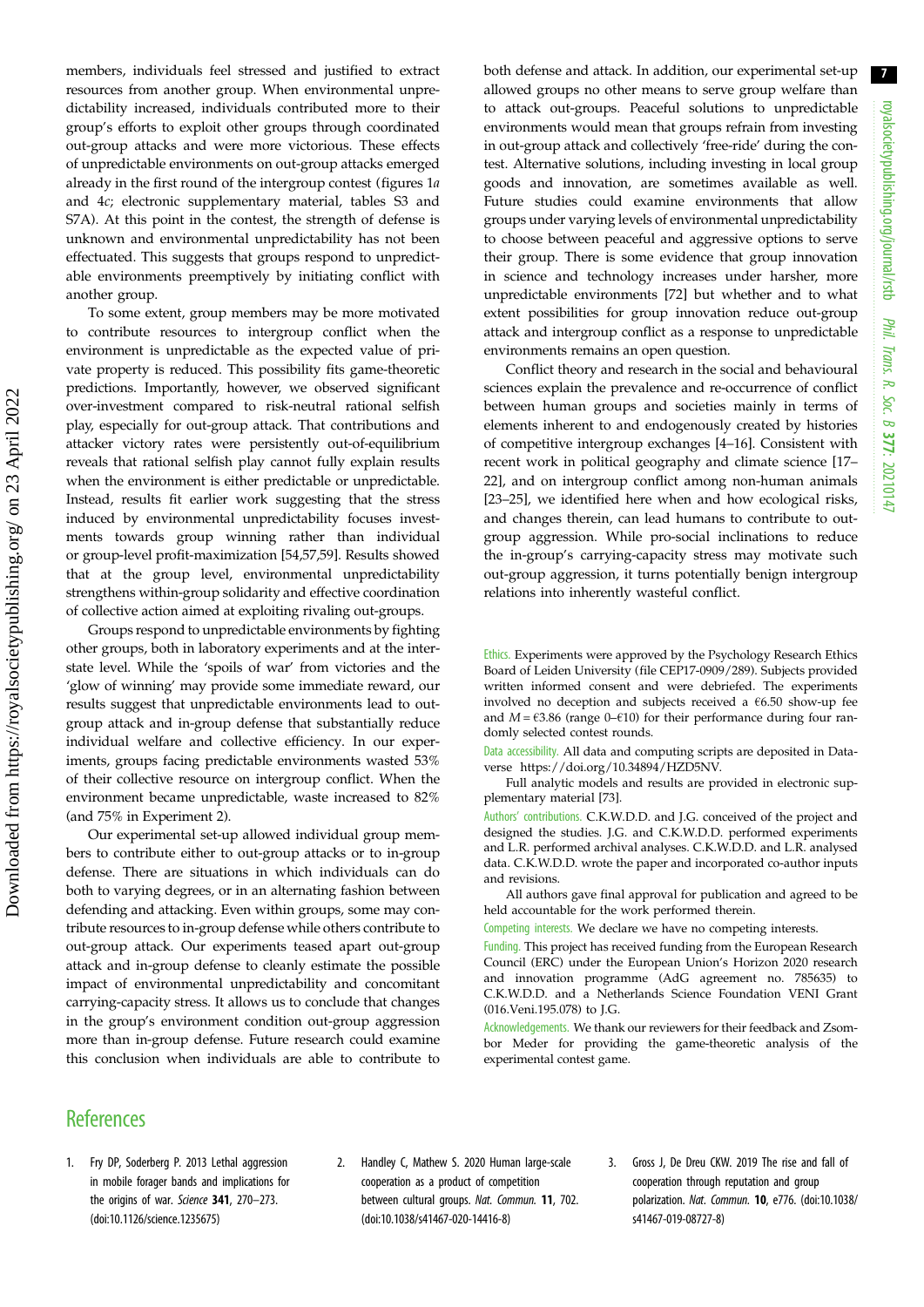8

- <span id="page-7-0"></span>4. De Dreu CKW, Gross J. 2019 Revisiting the form and function of conflict: neurobiological, psychological and cultural mechanisms for attack and defense within and between groups. Behav. Brain Sci. 42, 1–42. ([doi:10.1017/S0140](http://dx.doi.org/10.1017/S0140525X19000037) [525X19000037\)](http://dx.doi.org/10.1017/S0140525X19000037)
- 5. De Dreu CKW. 2010 Social conflict: the emergence and consequences of struggle and negotiation. In Handbook of social psychology (eds ST Fiske, DT Gilbert, G Lindzey), pp. 983–1023. New York, NY: Wiley. ([doi:10.1002/9780470561119.socpsy002027\)](https://doi.org/10.1002/9780470561119.socpsy002027)
- 6. Lickel B, Miller N, Stenstrom DM, Denson TF, Schmader T. 2006 Vicarious retribution: the role of collective blame in intergroup aggression. Pers. Soc. Psychol. Rev. 10, 372–390. [\(doi:10.1207/](https://doi.org/10.1207/s15327957pspr1004_6) [s15327957pspr1004\\_6\)](https://doi.org/10.1207/s15327957pspr1004_6)
- 7. Glowacki L, Isakov A, Wrangham RW, McDermott R, Fowler JH, Christakis NA. 2016 Formation of raiding parties for intergroup violence is mediated by social network structure. Proc. Natl Acad. Sci. USA 113, 12 114–12 119. ([doi:10.1073/](http://dx.doi.org/10.1073/pnas.1610961113) [pnas.1610961113](http://dx.doi.org/10.1073/pnas.1610961113))
- 8. Doğan G, Glowacki L, Rusch H. 2018 Spoils division rules shape aggression between natural groups. Nat. Hum. Behav. 2, 322–326. ([doi:10.1038/s41562-](http://dx.doi.org/10.1038/s41562-018-0338-z) [018-0338-z](http://dx.doi.org/10.1038/s41562-018-0338-z))
- 9. Brewer MB. 1999 The psychology of prejudice: ingroup love and out-group hate? J. Soc. Issues 55, 429–444. ([doi:10.1111/0022-4537.00126](https://doi.org/10.1111/0022-4537.00126))
- 10. Gat A. 2013 Nations: The long history and deep roots of political ethnicity and nationalism. Cambridge, UK: Cambridge University Press.
- 11. Whitehouse H, McQuinn B, Buhrmester M, Swann WB. 2014 Brothers in arms: Libyan revolutionaries bond like family. Proc. Natl Acad. Sci. USA 111, 17 783–17 785. ([doi:10.1073/pnas.1416284111\)](http://dx.doi.org/10.1073/pnas.1416284111)
- 12. Bar-Tal D. 2007 Sociopsychological foundations of intractable conflicts. Am. Behav. Sci. 50. 1430–1453. [\(doi:10.1177/0002764207302462](http://dx.doi.org/10.1177/0002764207302462))
- 13. Porat R, Halperin E, Tamir M. 2016 What we want is what we get: group-based emotional preferences and conflict resolution. J. Pers. Soc. Psychol. 110, 167–190. ([doi:10.1037/pspa0000043\)](http://dx.doi.org/10.1037/pspa0000043)
- 14. Ginges J. 2019 The moral logic of political violence. Trends Cogn. Sci. 23, 1–3. [\(doi:10.1016/j.tics.2018.](http://dx.doi.org/10.1016/j.tics.2018.11.001) [11.001\)](http://dx.doi.org/10.1016/j.tics.2018.11.001)
- 15. Alarcon R, Yost J, Erickson P, Beckman S. 2019 The proximate causes of Waorani warfare. Hum. Nat. 30, 247–271. ([doi:10.1007/s12110-019-09348-2](http://dx.doi.org/10.1007/s12110-019-09348-2))
- 16. Grant PR, Brown R. 1995 From ethnocentrism to collective protest: responses to relative deprivation and threats to social identity. Soc. Psychol. Quart. 58, 195–212. ([doi:10.2307/2787042](http://dx.doi.org/10.2307/2787042))
- 17. Kennett DJ, Marwan N. 2015 Climatic volatility, agricultural uncertainty, and the breakdown of preindustrial agrarian states. Phil. Trans. R. Soc. A 373, 20140458. ([doi:10.1098/rsta.2014.0458\)](http://dx.doi.org/10.1098/rsta.2014.0458)
- 18. Lee HF. 2018 Internal wars in history: triggered by natural disasters or socio-ecological catastrophes? Holocene 28, 1071–1081. ([doi:10.1177/](http://dx.doi.org/10.1177/0959683618761549) [0959683618761549](http://dx.doi.org/10.1177/0959683618761549))
- 19. O'Loughlin J, Linke AM, Wimer FDM. 2014 Effects of temperature and precipitation variability on the risk

of violence in sub-Saharan Africa, 1980–2012. Proc. Natl Acad. Sci. USA 111, 16 712–16 717. ([doi:10.](http://dx.doi.org/10.1073/pnas.1411899111) [1073/pnas.1411899111](http://dx.doi.org/10.1073/pnas.1411899111))

- 20. Von Uexkull N, Croicu M, Fjelde H, Buhaug H. 2016 Civil conflict sensitivity to growing-season drought. Proc. Natl Acad. Sci. USA 113, 12 391-12 396. [\(doi:10.1073/pnas.1607542113\)](http://dx.doi.org/10.1073/pnas.1607542113)
- 21. Hsiang SM, Burke M, Miguel E. 2013 Quantifying the influence of climate on human conflict. Science 341, 1212. [\(doi:10.1126/science.1235367](http://dx.doi.org/10.1126/science.1235367))
- 22. Schleussner C-F, Donges JF, Donner RV, Schellnhuber HJ. 2016 Armed-conflict risks enhanced by climaterelated disasters in ethnically fractionalized countries. Proc. Natl Acad. Sci. USA 113, 9216–9221. [\(doi:10.1073/pnas.1601611113](http://dx.doi.org/10.1073/pnas.1601611113))
- 23. Golabek KA, Ridley AR, Radford AN. 2012 Food availability affects strength of seasonal territorial behavior in a cooperatively breeding bird. Anim. Behav. 83, 613–619. ([doi:10.1016/j.anbehav.2011.](http://dx.doi.org/10.1016/j.anbehav.2011.11.034) [11.034](http://dx.doi.org/10.1016/j.anbehav.2011.11.034))
- 24. Scarry CJ. 2017 Male resource defence during intergroup aggression among tufted capuchin monkeys. Anim. Behav. 123, 169–178. ([doi:10.](http://dx.doi.org/10.1016/j.anbehav.2016.10.015) [1016/j.anbehav.2016.10.015\)](http://dx.doi.org/10.1016/j.anbehav.2016.10.015)
- 25. Lemoine S, Preis A, Samuni L, Boesch C, Crockford C, Wittig RM. 2020 Between-group competition impacts reproductive success in wild chimpanzees. Curr. Biol. 30, 312. ([doi:10.1016/j.cub.2019.11.039\)](http://dx.doi.org/10.1016/j.cub.2019.11.039)
- 26. Brown M, Steinitz R, Emery Thompson M. 2022 Wins and losses in intergroup conflicts reflect energy balance in red-tailed monkeys. Phil. Trans. R. Soc. B 377, 20210152. [\(doi:10.1098/rstb.](http://dx.doi.org/10.1098/rstb.2021.0152) [2021.0152\)](http://dx.doi.org/10.1098/rstb.2021.0152)
- 27. García MG, de Guinea M, Bshary R, van de Waal E. 2022 Drivers and outcomes of betweengroup conflict in vervet monkeys. Phil. Trans. R. Soc. B 377, 20210145. [\(doi:10.1098/rstb.2021.0145\)](http://dx.doi.org/10.1098/rstb.2021.0145)
- 28. Frankenhuis WE, Pranchanathan K, Nettle D. 2016 Cognition in harsh and unpredictable environments. Curr. Opin. Psych. 7, 76–80. ([doi:10.1016/j.copsyc.](http://dx.doi.org/10.1016/j.copsyc.2015.08.011) [2015.08.011\)](http://dx.doi.org/10.1016/j.copsyc.2015.08.011)
- 29. Duncan RB. 1972 Characteristics of organizational environments and perceived environmental uncertainty. Adm. Sci. Q. 17, 313–327. ([doi:10.](http://dx.doi.org/10.2307/2392145) [2307/2392145](http://dx.doi.org/10.2307/2392145))
- 30. De Dreu CKW, Gross J, Farina A, Ma Y. 2020 Group cooperation, carrying-capacity stress, and intergroup conflict. Trends Coan. Sci. 24, 760-776. ([doi:10.](http://dx.doi.org/10.1016/j.tics.2020.06.005) [1016/j.tics.2020.06.005\)](http://dx.doi.org/10.1016/j.tics.2020.06.005)
- 31. Ember CR, Ember M. 1992 Resource unpredictability, mistrust, and war: a cross-cultural study. J. Confl. Res. 36, 242–262. [\(doi:10.1177/002200279203](https://doi.org/10.1177/0022002792036002002) [6002002\)](https://doi.org/10.1177/0022002792036002002)
- 32. Ellis BJ, Figueredo AJ, Brumbauch BH, Schlomer GL. 2009 Fundamental dimensions of environmental risk. Hum. Nat. 20, 204–268. ([doi:10.1007/s12110-](http://dx.doi.org/10.1007/s12110-009-9063-7) [009-9063-7\)](http://dx.doi.org/10.1007/s12110-009-9063-7)
- 33. Read DW, LeBlanc SA. 2003 Population growth, carrying capacity, and conflict. Curr. Anthrop. 44, 59–85. ([doi:10.1086/344616\)](http://dx.doi.org/10.1086/344616)
- 34. Landau MJ, Kay AC, Whitson JA. 2015 Compensatory control and the appeal of a structured world. Psych. Bull. 141, 594. ([doi:10.1037/a0038703](http://dx.doi.org/10.1037/a0038703))
- 35. Spencer-Rogers J, Hamilton DL, Sherman SJ. 2007 The central role of entitativity in stereotypes of social categories and task groups. J. Pers. Soc. Psych. 92, 369–388. [\(doi:10.1037/0022-](http://dx.doi.org/10.1037/0022-3514.92.3.369) [3514.92.3.369\)](http://dx.doi.org/10.1037/0022-3514.92.3.369)
- 36. Kruglanski AW, Pierro A, Mannetti L, De Grada E. 2006 Groups as epistemic providers: need for closure and the unfolding of group-centrism. Psych. Rev. 113, 84–100. ([doi:10.1037/0033-295X.113.1.84](http://dx.doi.org/10.1037/0033-295X.113.1.84))
- 37. Hogg MA. 2007 Uncertainty–identity theory. Adv. Exp. Soc. Psychol. 39, 69–126. [\(doi:10.1016/S0065-](https://doi.org/10.1016/S0065-2601(06)39002-8) [2601\(06\)39002-8](https://doi.org/10.1016/S0065-2601(06)39002-8))
- 38. Barth M, Masson T, Fristsche I, Ziemer CT. 2018 Closing ranks: Ingroup norm conformity as a subtle response to threatening climate change. Group Process. Intergr. Relat. 21, 497–512. [\(doi:10.1177/](http://dx.doi.org/10.1177/1368430217733119) [1368430217733119\)](http://dx.doi.org/10.1177/1368430217733119)
- 39. Calo-Blanco A, Kovářík J, Mengel F, Romero JG. 2017 Natural disasters and indicators of social cohesion. PloS ONE 12, e0176885-13. [\(doi:10.1371/](http://dx.doi.org/10.1371/journal.pone.0176885) [journal.pone.0176885\)](http://dx.doi.org/10.1371/journal.pone.0176885)
- 40. Gross J, De Dreu CKW. 2019 Individual solutions to shared problems create a modern tragedy of the commons. Sci. Adv. 5, eaau7296. [\(doi:10.1126/](http://dx.doi.org/10.1126/sciadv.aau7296) [sciadv.aau7296](http://dx.doi.org/10.1126/sciadv.aau7296))
- 41. Gross J, Veistola S, De Dreu CKW, Van Dijk E. 2020 Self-reliance crowds out group cooperation and increases wealth inequality. Nat. Commun. 11. 1561. [\(doi:10.1038/s41467-020-18896-6\)](https://doi.org/10.1038/s41467-020-18896-6)
- 42. De Dreu CKW, Greer LL, Handgraaf MJJ, Shalvi S, Van Kleef GA, Baas M, Ten Velden FS, Van Dijk E, Feith SWW. 2010 The neuropeptide oxytocin regulates parochial altruism in intergroup conflict among humans. Science 328, 1408–1411. ([doi:10.](http://dx.doi.org/10.1126/science.1189047) [1126/science.1189047](http://dx.doi.org/10.1126/science.1189047))
- 43. Krosch AR, Tyler TR, Amodio DM. 2017 Race and depression: effects of economic scarcity on racial discrimination. J. Pers. Soc. Psych. 113, 892-909. ([doi:10.1037/pspi0000112](http://dx.doi.org/10.1037/pspi0000112))
- 44. Balliet D, Wu J, De Dreu CKW. 2014 In-group favoritism in cooperation: a meta-analysis. Psych. Bull. 140, 1556–1581. [\(doi:10.1037/a0037737](http://dx.doi.org/10.1037/a0037737))
- 45. Yamagishi T, Mifune N. 2016 Parochial altruism: does it explain modern human group psychology? Curr. Opin. Psychol. 7, 39–43. ([doi:10.1016/j.copsyc.](http://dx.doi.org/10.1016/j.copsyc.2015.07.015) [2015.07.015](http://dx.doi.org/10.1016/j.copsyc.2015.07.015))
- 46. Choi J-K, Bowles S. 2007 The coevolution of parochial altruism and war. Science 318, 636–640. ([doi:10.1126/science.1144237](http://dx.doi.org/10.1126/science.1144237))
- 47. Bornstein G. 2003 Intergroup conflict: individual, group, and collective interests. Pers. Soc. Psych. Rev. 7, 129–145. ([doi:10.1207/S15327957PSPR0702\\_](http://dx.doi.org/10.1207/S15327957PSPR0702_129-145) [129-145](http://dx.doi.org/10.1207/S15327957PSPR0702_129-145))
- 48. Halevy N, Bornstein G, Sagiv L. 2008 'In-Group Love' and 'Out-Group Hate' as motives for individual participation in intergroup conflict: a new game paradigm. Psychol. Sci. 19, 405–411. ([doi:10.1111/j.](http://dx.doi.org/10.1111/j.1467-9280.2008.02100.x) [1467-9280.2008.02100.x\)](http://dx.doi.org/10.1111/j.1467-9280.2008.02100.x)
- 49. Van der Ploeg F, Poelhekke S. 2009 Volatility and the natural resource curse. Oxf. Econ. Papers 61, 727–760. [\(doi:10.1093/oep/gpp027](https://doi.org/10.1093/oep/gpp027))
- 50. Colantone I, Stanig P. 2018 The trade origins of economic nationalism: import competition and